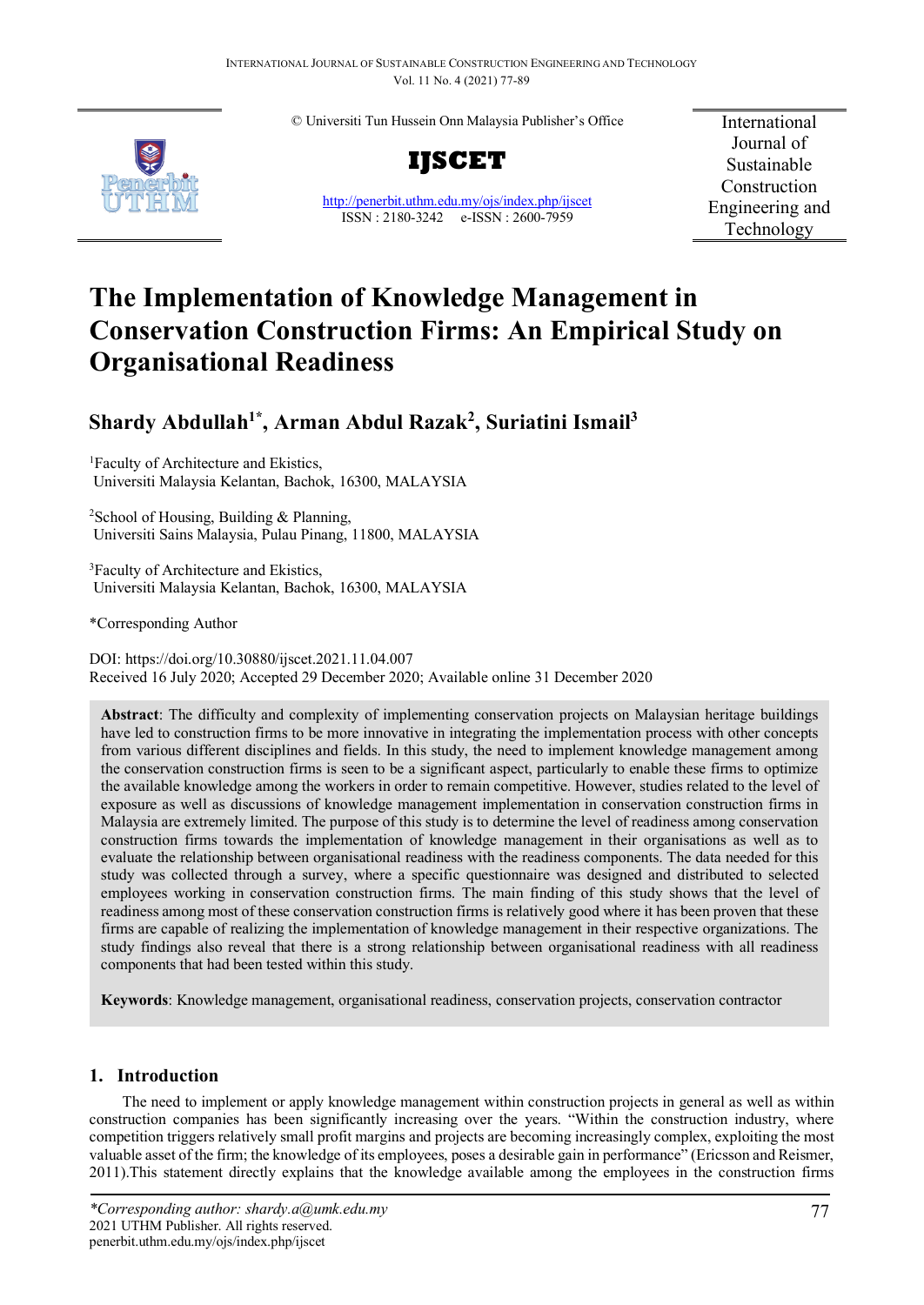should be managed and utilized as much as possible in order to assist the firm in generating better performance despite various uncertainties and risks. Besides, lessons learned from the construction industry have proven that reusing and sharing knowledge can enhance construction projects by decreasing cost and time of completion, as well as improving the competitiveness of the entire organisation (Ahmad, 2010). Furthermore, in the undertaking of conservation projects on heritage buildings, the importance of applying knowledge management is also evident, as the related construction firms are constantly faced with various difficulties and complexities in ensuring the project is successfully completed within the given timeframe. There have been many studies conducted across the world that show how the concept of knowledge management could be applied by construction firms especially when these firms are handling conservation projects on heritage buildings. For instance, a study by (Taghizadeha et al., 2014) established acknowledge management implementation model aimed for organizations implementing conservation projects for historic buildings in Iran. Another study by (Simeone et al., 2014) investigated the potential impact of introducing Building Information Modelling within the heritage field in order to enhance knowledge management. More recently, a study by (Gulotta & Toniolo, 2019) described the experiences garnered from the context of a Renaissance façade preservation project in showcasing an example of sustainable approaches to conservation practices in heritage-based construction.

In Malaysia, the implementation of conservation projects on heritage buildings has been undertaken in a similar manner as other developing countries where the main aim is to ensure heritage buildings are able to be physically preserved as well as maintaining their historical and aesthetic values. This is seen as a key factor in generating the interest and attraction of tourists towards building a successful heritage-based tourism sector. The implementation of conservation works on heritage buildings in Malaysia are governed and regulated by rules and procedures established by the government as a means to avoid works being conducted in an arbitrary manner. According to (Harun, 2011), the establishment of the National Heritage Department of Malaysia in 2006 is testament to the government's efforts in appreciating the continued existence of heritage buildings in Malaysia. The main responsibility of this department is to ensure that every requirement as prescribed in the National Heritage Act 2005 is adhered to by all respective parties including conservation construction firms. A review of previous studies related to the implementation of knowledge management in conservation projects of heritage buildings in Malaysia has demonstrated that the number and scope of relevant discourse on this subject matter to be rather limited. As a means to address this issue, this study was conducted with the aim to determine the level of readiness among the conservation construction firms in Malaysia that apply knowledge management in their respective organisations and to evaluate each readiness components against organisational readiness. This main objective is based on the notion that a knowledge management readiness assessment is essential before implementing a knowledge management initiative within an organisation (Nenungwi, 2018). Knowledge management readiness assessment is also able to indicate the current status of knowledge management within organisations as well as to allow for the necessary changes in improving organisational capabilities (Dastranj et al., 2011). In addition to these reasons, a detailed study on the level of readiness in an organisation will also allow related parties to identify the required foundation necessary towards establishing critical success factors for knowledge management. These factors can then be subsequently utilized in devising knowledge management frameworks and maturity models within the respective organisations.

#### **2. Heritage Building Conservation Projects and Knowledge Management**

The implementation of a conservation project generally refers to the execution of complex tasks with multiple dimensions of expertise and complex problems that often require a mutual collaboration across the stakeholders. The term 'conservation' can be defined from various context, perspectives, dimensions as well as requirements. Leader- (Williams et al., 2011) define conservation as 'actions that directly enhance the chances of habitats and species persisting in the wild'. This definition emphasizes the need to maintain and preserve natural habitats and species in balancing the ecosystem. Within the tourism sector, especially when dealing with heritage sites, conservation has been defined as a set of actions that has been taken to protect the related tourism destination from mass tourism activities. In supporting conservation, new concepts of tourism have been introduced, for example, ecotourism is a form of tourism which supports biodiversity conservation, socio-cultural development and economic enhancement of a country (Anup, 2018). Furthermore, in the heritage building construction field, conservation projects have been referred as the approach to protect built heritage in retaining its physical authenticity that represents a society's history and roots (Mohd-Isa et al., 2011) and according to (Feilden & Jokilheto, 1993), built heritage is universally recognised with a wealth of aesthetical, archaeological, architectural, cultural, historic, social, political and even spiritual or symbolic values. (Harun, 2011) succinctly describes conservation as a technical activity involving historical buildings and requires physical action to preserve the fabric and material of heritage buildings. Although there may seem to be a variety of explanations regarding the term 'conservation', all of these different definitions are always sensitive and particular about addressing the need to maintain the sustainability of each element involved in conservation projects, whether it involves flora, artifacts, tourism sites or historic buildings.

Although Malaysia has lots of heritage buildings all over the country, the understanding on conservation practices is vague or unclear (Harun, 2011). This statement is supported by (Mohd Isa et al., 2011) who insist that heritage building conservation in Malaysia is fairly new. Various efforts have been made by the government at the federal, state and local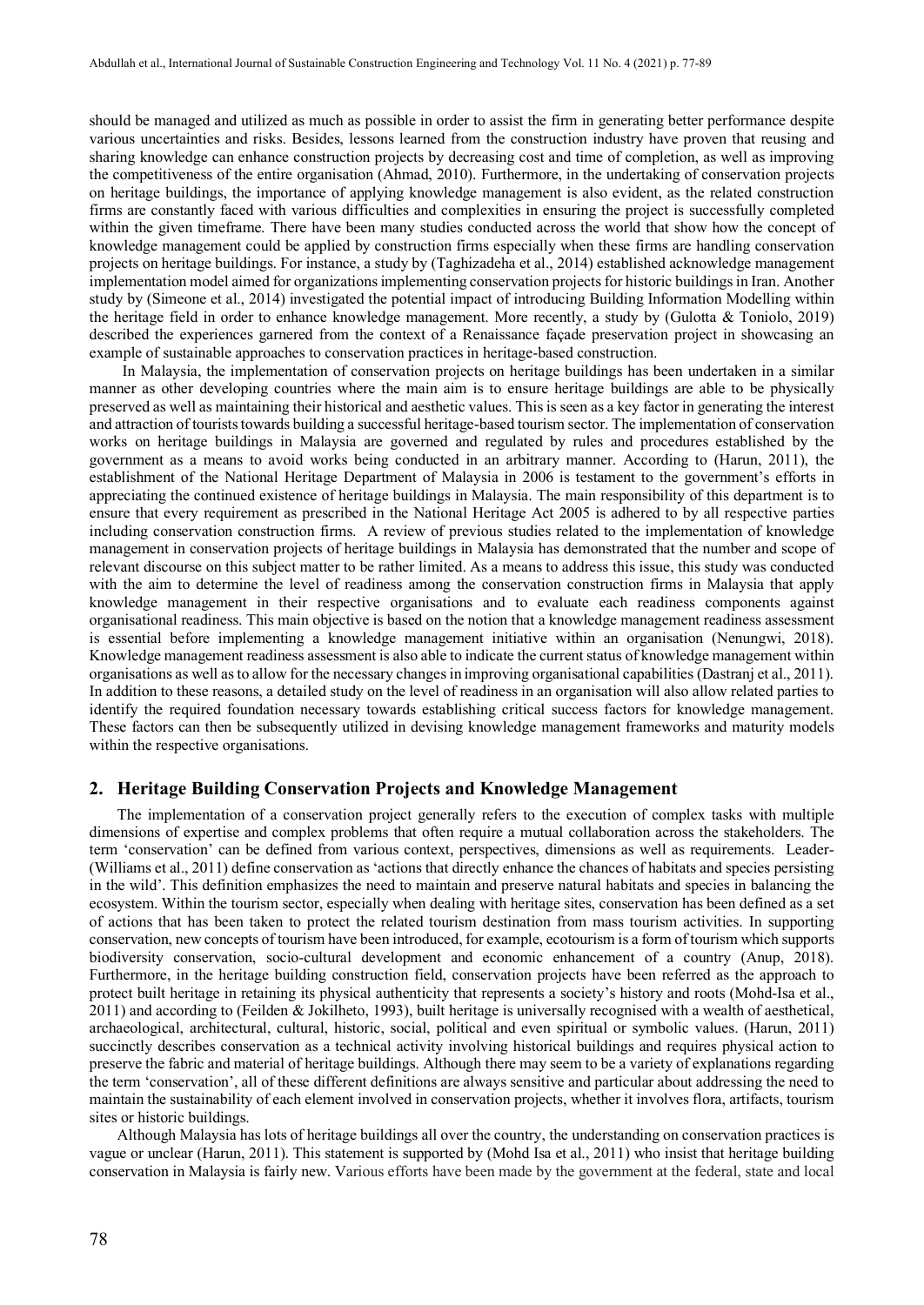levels to ensure that the implementation of conservation project takes place in accordance with established procedures in the hopes of achieving the intended results. The enactment of the National Heritage Act in 2005 was a key turning point in the Malaysian government's commitment to safeguard and preserve national heritage assets including historic buildings. Subsequently in July 2012, the government through the National Heritage Department released a guideline aimed at directing and controlling the implementation of conservation projects. This Heritage Building Conservation guideline specifically provided a standard guide for the implementation of conservation work in Malaysian heritage buildings. The guideline was established in accordance with the National Heritage Act 2005 (Act 645) and the international conservation guidelines of the United Nations Education, Scientific and Cultural Organization (UNESCO) as well as the charters under the International Council on Monuments and Sites (ICOMOS) such as the Charter of Burra, Australia 1999 (Charter for the Conservation of Places of Cultural Significance) and other related charters (Department of National Heritage, 2012).

The implementation of conservation projects needs to be undertaken in a systematic, structured and proven manner to ensure heritage buildings can be inherited from one generation to the next. In any country, the ownership of historic buildings is considered critical since the buildings have heritage value. These instances of built heritage offer a different perspective from other non-physical historical elements, as these buildings can be seen and touched by the senses, making their presence to be appreciated in a more meaningful way. Several scholars believe that heritage buildings can serve as evidence of a significant era or historical event, for instance, during colonization by the Portuguese, Dutch and British, many buildings and monuments were constructed around major cities in Malaysia. These buildings were erected to fulfil various development purposes such as residential, administration, defence, logistics and commercial uses. The implementation of conservation projects on heritage buildings is also seen as being important in preserving the identity, uniqueness and characteristics of architecture. Heritage buildings that were built during the Malay Sultanate era and the colonial periods display their own architectural uniqueness. The differences in styles and architecture basically delineate the growth, progression and creativity of the nation over time. These heritage buildings have a variety of architectural influences and styles that dominated the era and subsequently influenced the development of civilization and technology. From an economic point of view, the implementation of conservation projects on heritage buildings is seen to be able to physically preserve the buildings to continue to serve as tourist attractions. Physical historical heritage such as heritage buildings and monuments is one of the most popular tourism products in any country. Conservation projects on heritage buildings are also seen as crucial in the agenda of educating the nation's younger generations towards appreciating the country's heritage and treasures. The new generation will be more appreciative and aware about the nation's history as they themselves can witness the historical elements portrayed by these heritage buildings.

The importance of implementing conservation projects is therefore significant and should not be disputed by any party. A more relevant question that needs to be further explored however, is in understanding the relationship between conservation projects and knowledge management and how this relationship necessitates the need for knowledge management to be integrated within conservation construction firms. Before attempting to understand this relationship, the purpose of knowledge management must be first clarified. The notion and concept of knowledge management has been propagated for a considerable time now. According to (Ul-Akram, 2019), managing knowledge has become a critical aspect of the contemporary business landscape and as business no longer see profit as the sole purpose of their existence, there has been growing impetus for socially and environmentally conscious business actions. A review of recent literature has shown that knowledge management plays a key role in the global economy and is crucial for improving the competitiveness of large-scale companies, as well as small and medium-sized enterprises (Tsekhovoy et al. 2019). The term 'knowledge management' is usually used to explain the process of acquiring, organizing, managing, sharing, and utilizing knowledge or information towards the achievement of organisational objectives. Knowledge management also refers to the practice of selectively applying knowledge from past decision-making experiences to current and future decision-making activities (Jennex & Olfman, 2006). Therefore, via the application of knowledge management in a project, the respective workers within the organisation will learn how collected information is converted into knowledge and how it will then benefit the organisation in the future. Knowledge management processes will always allow people to access and apply the appropriate knowledge when it is needed to solve any arising problem. The application of knowledge management will also support a continuous learning process in an organisation. It also assists the organisation to make the best use of knowledge and information in ensuring the organisation operates more effectively and efficiently, as well as strengthening decision making, and enhancing the organisation's competitive advantage.

The implementation of knowledge management in the construction sector has been previously discussed in several studies where the main focus was on dimensions such as the development of an application model, the examination of conceptual frameworks, organisational capabilities, implementation issues, technology enhancement, productivity or performance achievement, among others. Since the construction industry is one of the more significant and larger industries in the world, it employs different applications and practices within a very diverse range of projects (Korkmaz & Bahidrah, 2018). The differences in applications and practices have directly stimulated the need for having a comprehensive and systematic knowledge management concept which will enable all information to be collected, coordinated, controlled and properly stored. This will facilitate the related information to be easily accessed when needed by the organisation towards the achievement of targeted goals. The execution of knowledge management in the context of the Malaysian construction sector is relatively new (Nizam et al., 2019). Knowledge management is seen as being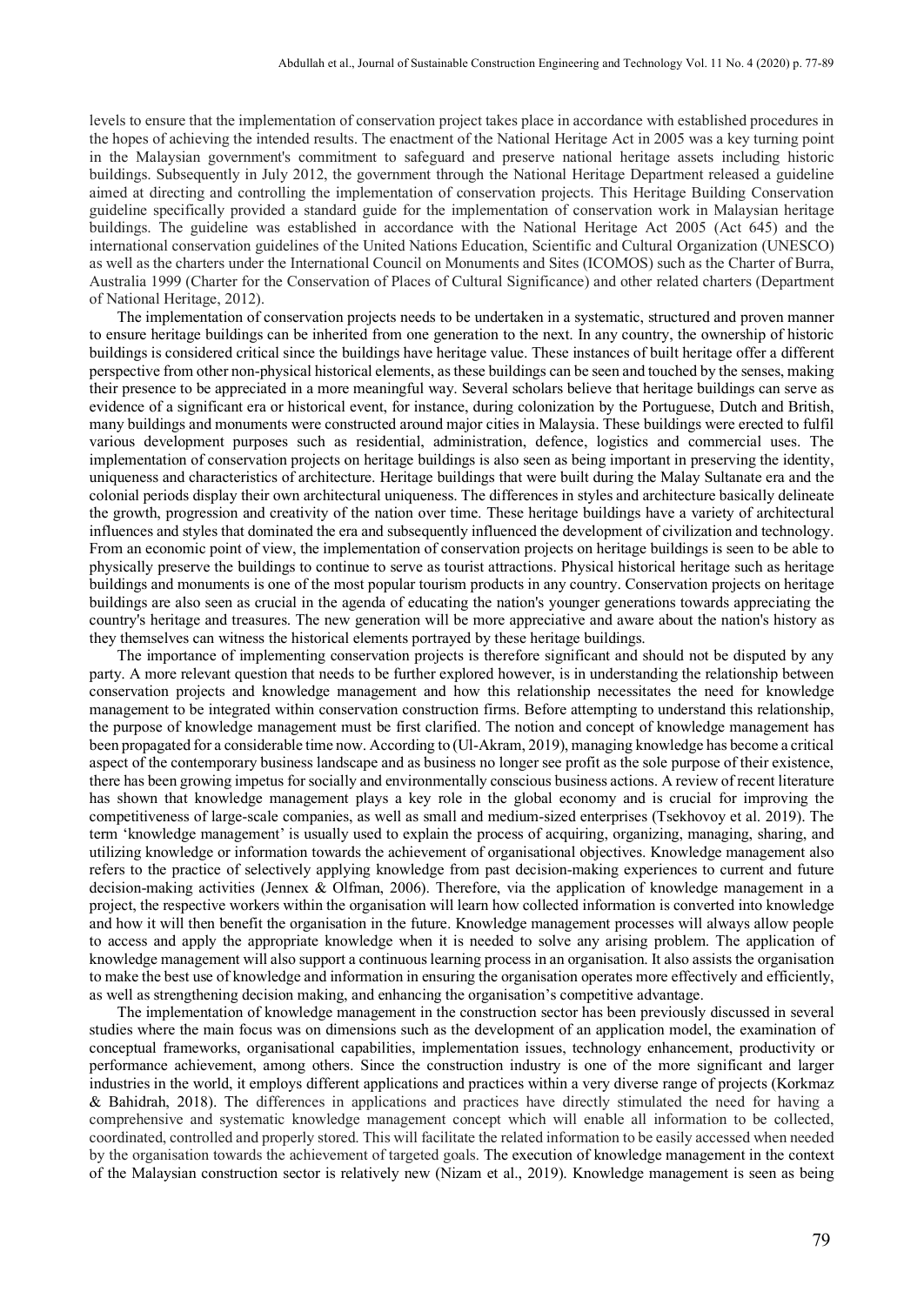significant to be practiced by construction firms involved in built heritage conservation projects as the execution of these projects requires adapting knowledge for better performance and competitiveness. It is also significant due to the need to adapt to the ever-changing construction sector, where industry players need to continuously be sensitive to market trends, policy revisions, environmental needs, customer behaviour and sufficient information. Therefore, construction firms need knowledge management to allow them to use knowledge and information in an optimal, wise and practical manner. The implementation of conservation projects of heritage buildings involves a complex process, dealing with an extremely heterogeneous range of elements and different components with a large variety of conservation conditions as well requirements. These projects therefore require a thorough knowledge of the specific characteristics of the site, a reliable evaluation of the chosen conservation treatment's efficacy and durability, and efficient control of procedures and timing related to the site during conservation activities (Gulotta and Toniolo, 2019).

According to (Simone et al., 2014), implementing a conservation process on a historic or heritage building is a system of multidisciplinary activities where each professional will need and produce large quantities of information and data. Accuracy of information is required to enable each professional to perform his or her role in line with the requirements of carrying out the key tasks involved in the conservation project. The accuracy and adequacy of information will create new knowledge for professionals in making the best decisions while minimizing the risks. Lack of knowledge or inconsistent information can lead to errors and even irreparable damages. In conservation projects, management of information is crucial to support collaboration and knowledge sharing at all the different levels of the conservation process (Simone et al., 2014). (Taghizadeha et al., 2014) pointed out that the implementation of a conservation project should be emphasized by different models of implementation because each heritage building has different characteristics, different problems, limited resources, different locations and requires different methods or technologies. In conservation projects, it is critical to transfer data and information from projects completed in the past although there is still seemingly a lack of systematic approaches in place to enable organizational learning from previous projects. Therefore, adapting a systematic approach to knowledge management will enable the conservation professionals to have improved chances in arriving at decisions based on time, cost and quality related to a particular project. This improved decision-making process will also be dependent on evaluating and optimizing related knowledge from past projects. This goes to show that due to the existence of unique and novel differences within conservation projects, construction firms have relied on the application of knowledge management in their organisations as one of the more significant approaches to successfully undertake and complete these projects.

#### **3. Readiness for Implementing Knowledge Management**

The limited number of empirical-based works on organisational readiness for knowledge management clearly exhibits a deficit of related literature in the area of knowledge management (Mohamed Razi & Abdul Karim, 2010). This is even more evident within the context of the construction industry or the implementation of conservation projects in particular. However, recent research developments in knowledge management have produced various studies and discussions related to organizational readiness in implementing knowledge management from a host of different sectors and organisational typologies. An example of this would be a study by (Jandaghi et al., 2014) aimed at identifying the level of readiness for implementing knowledge management in management schools in Qom Province of Iran. This study divided the assessment of readiness levels into 5 distinct themes, namely organisational culture, organisational structure, information technology infrastructure, management initiatives, and human resource. The themes were defined by referring to the existence of key components that can provide strong support towards the implementation of knowledge management in an organisation. Using the initiative to implement knowledge management in government agencies as the underlying context, (Nenungwi, 2018) evaluated the level of readiness of knowledge management implementation through several enablers compiled from literature. The enablers comprise of leadership which relates to vision, mission and values regarding knowledge management; processes which relates to capturing knowledge; explicit knowledge which relates to storing of knowledge; tacit knowledge which relates to codification of tacit knowledge; culture or structure which relates to encouragement towards knowledge management; knowledge centres which relate to facilitations for knowledge management; infrastructure related to technical support for knowledge management; organisational strategy which relates to approaches or efforts by the organisation in supporting knowledge management; and finally, human resources which relate to staff capability.

A study by (Hendarman & Anindita, 2018) on a game developer organization, assessed knowledge management readiness based on the Asian Productivity Organization Framework (APO) which relates to knowledge management leadership, process, people, technology, knowledge process, learning and innovation, and knowledge management outcomes. The results of this study show that the level of readiness in the application of knowledge management in the leadership aspect is very high but the level of readiness that is closely related to the knowledge aspect of the process is very low. The required data was collected through interviews and distribution of questionnaires. In this study, the level of readiness for implementing knowledge management was divided into 5 categories, namely reaction (not aware of what knowledge management is or of its importance), initiation (beginning to recognize the need for knowledge management), expansion (knowledge management practice in some areas), refinement (continually evaluating knowledge management), and the last level is maturity (knowledge management is fully mainstreamed within the organization). An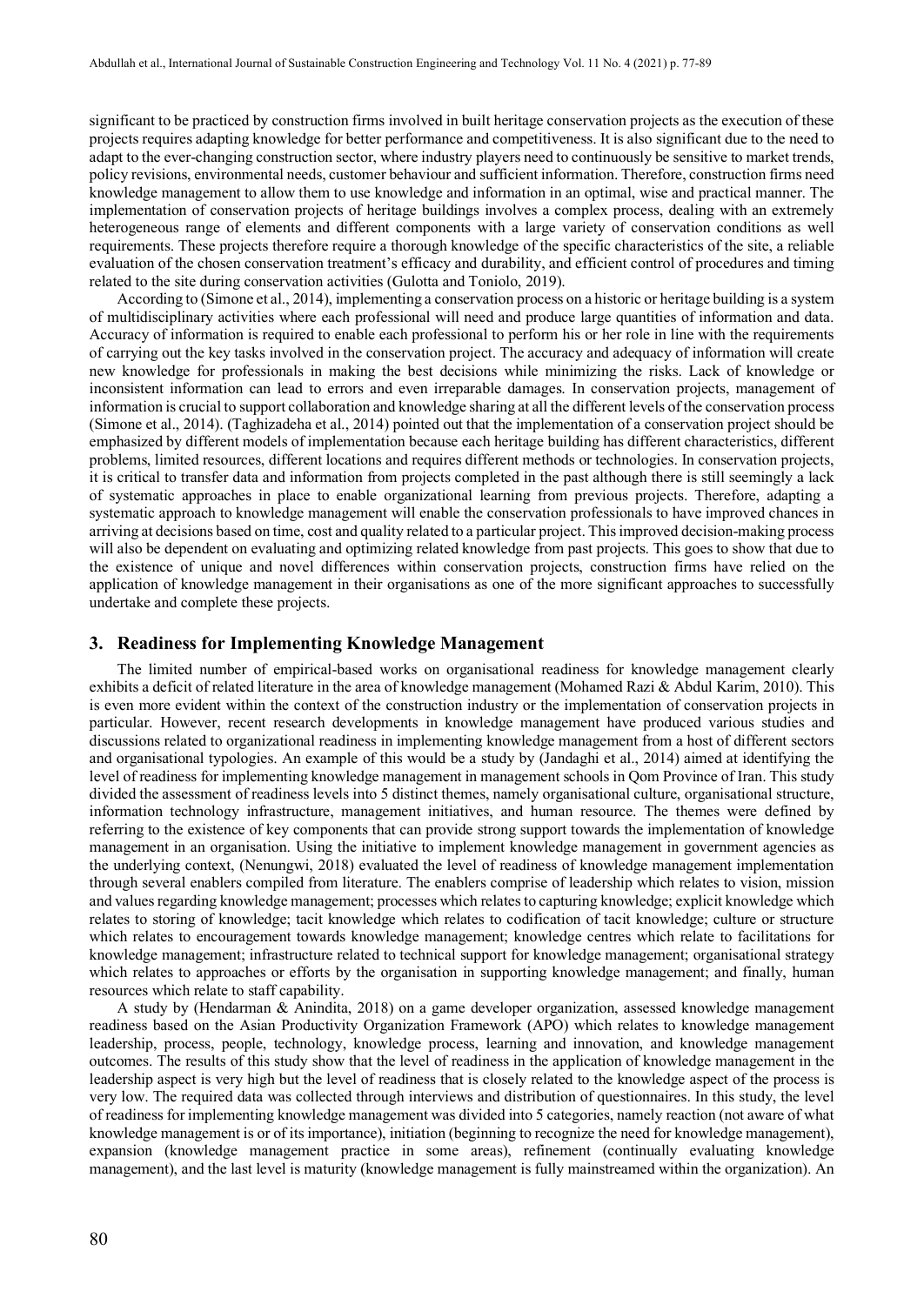earlier similar study using APO to determine level of readiness was conducted by Behruz & Shima (2016) where their results found that knowledge management readiness level is at the lowest, demonstrating that the companies involved in their study were not aware of what knowledge management is, and neither do they realize the importance of knowledge management in improving productivity and competitiveness.

In the higher education field, (Kumaravel & Vikkraman, 2018) analysed knowledge management readiness in higher educational institutions in India. In order to achieve their research objective, a study instrument to assess knowledge management readiness was developed based on literature and used to collect data from selected higher educational institutions. The structural equation modelling was then subsequently used to analyse the data. The attributes of the Knowledge Management Assessment instrument were categorised under the six factors of creating knowledge, capturing knowledge, organising knowledge, storing knowledge, disseminating knowledge, and applying knowledge. Another study on the level of readiness, concentrating more on specific components with a focused research direction was conducted by (Putri & Susanti, 2018). This study analysed the degree of readiness by referring to knowledge management infrastructure (comprised of organisational culture, structure, information technology infrastructure, common knowledge, and physical environment) which was then linked to the profile of employees in an organisation.

These previous studies clearly demonstrate that the scope of research regarding the level of readiness to be relatively wide and open. These previous researches, although seemingly different in terms of their study focus, have an underlying common research component, which is to explore and investigate the preparation of an organisation in implementing knowledge management within their organisational structure. Using the findings gleaned from previous research, this study set out to examine organizational readiness based on 7 aspects or statements of readiness as follows:

- Organisational Foundation refers to the fundamental issues of organisational development that encompass organisational policy, vision, mission, objectives and future direction;
- Leadership -refers to the top management's strategies, initiatives and commitments to implement knowledge management;
- Organisational Structure-refers to the establishment of an administration and management framework within an organisation that is capable of stimulating knowledge management in a structured and organized way;
- Organisational Culture refers to programs or actions that have been taken to ensure knowledge management practices are accepted and executed by employees continuously and voluntarily within the organisation;
- Support System and Facilities -refers to the availability of support in various forms such as consulting and advisory services, infrastructure (including information technology), technology, and physical assets that facilitate the implementation of knowledge management;
- Resource Allocation refers to the availability and adequacy of needed resources for implementing knowledge management in an organisation including human resources, financial and equipment; and
- Expertise Development refers to the exposure, training and guidance that have been properly given to the employees in the efforts to equip a better understanding and awareness for knowledge management implementation.

#### **4. Research Methodology**

A descriptive research design was utilized to carry out the objectives of this research where a questionnaire form had been developed to collect the related quantitative data. The data was acquired based on the answers from the study respondents on knowledge management readiness described via the given readiness statements in the questionnaire. The study respondents involved were employees positioned at middle and top management levels from conservation construction firms. Conservation construction firms approached in this study comprised of qualified contractors registered with the Construction Industry Development Board (CIDB) and authorized to perform specific works under the B03 category. This study involved only qualified contractors from Melaka and Pulau Pinang (the only 2 states in Malaysia that have a recognized heritage status). According to CIDB in 2018, there were 147 qualified contractors in the state of Melaka and 56 qualified contractors in Pulau Pinang, making the total population involved in this study amounting to 203 contractors. With the total population of around 200, a reasonable sample size for this study is 132 contractors. This sample size was determined by considering the sampling tables employed by (Krejcie & Morgan, 1970) and Cohen (1988). The sample selection was conducted using a simple random sampling technique where the population of conservation construction firms located at Melaka and Pulau Pinang had an equal and fair opportunity to be selected as a sample or respondent for this study. Financial and time constraints of this study required the data collection period to be completed within 2 months. Distribution of questionnaire forms was done in two ways, direct visits (involving 25 respondents) and through postal service where a total of 107 questionnaires were mailed and distributed.

The questionnaire form was divided into two sections. The first section related to questions regarding respondent demographics, while the second section contained statements based on literature that seek to determine the level of readiness towards knowledge management implementation in an organisation. Each statement was provided with the choice of a 5-range answer scale as follows;  $1 =$  Highly Not Ready,  $2 =$  Not Ready,  $3 =$  Less Ready,  $4 =$  Ready and  $5 =$ Highly Ready. This answer choice provided the respondents the opportunity to express their views more objectively. The data obtained was then analysed for reliability using Cronbach's Alpha Coefficient test. Descriptive statistical analysis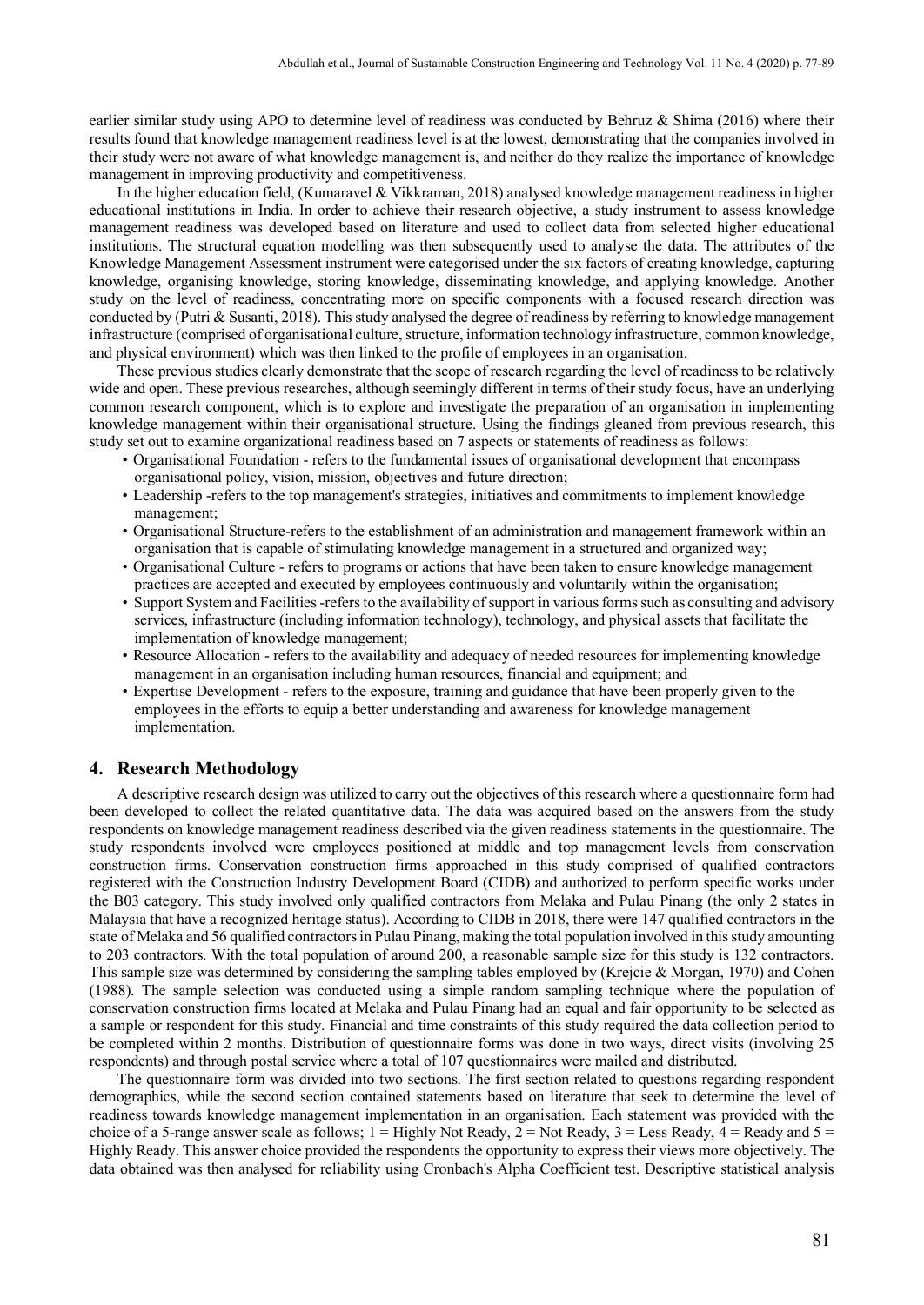techniques such as mean, mode and median were used for further analysis to achieve the objective of the study. The statements of readiness were then analysed using frequency analysis in order to show the number of occurrences of each response chosen by the respondents based on the given statement. Finally, the level of readiness for the implementation of knowledge management in conservation construction firms was determined using the Percentage of Readiness Level (PRL) which was calculated based on the following formula:

 $\text{PRL} = \left(\frac{\sum n4 + \sum n5}{N}\right) \times 100$  (1)

Where;

 $\Sigma$ n4 = Total Response for Prepared Scale

∑n5 = Total Response for Very Prepared Scale

 $N =$ Total Response from all scale

This study also utilised Spearmen's correlation as part of a further analysis to investigate the degree of association between study variables, involving both independent and dependent variables. Subsequently, this study expanded the results of this correlation analysis to further establish inferential statistical findings as a means to expound and substantiate the results of the descriptive analysis employed within the study. Acknowledging that correlation analysis can be either in the form of linear or non-linear relationships, this paper opts to focus solely on linear correlation analysis as this is the most preferred and utilized method in social science studies as professed by (Senthilnathan, 2019).

#### **5. Result and Discussion**

#### **5.1 Demographic Findings**

From the 132 questionnaire forms that had been distributed, only 68 questionnaire forms were returned by the respondents, representing a 51.5% response rate. More than half of the respondents (62%) were found to have had more than 15 years of experience working in the construction industry. In terms of work experience in implementing built heritage conservation projects, the number of projects reported by the respondents are as follows (in descending order based on the percentage of respondents): 1-3 projects (42%), 4-6 projects (39%), 7-10 projects (13%), and more than 10 projects (6%). It was also discovered that 90% of the respondents have a bachelor's degree in terms of educational qualification. Approximately half (49%) of the respondents for this study work at the middle management level compared to 41% who are in the top management level.

#### **5.2 Result of Reliability Test**

In this study, the instrument of data collection, i.e., the questionnaire was analysed and tested for its internal consistency. This was conducted using Cronbach's Alpha reliability coefficient test. Cronbach's Alpha was calculated cumulatively for each readiness statement in the questionnaire. The final value of Cronbach's Alpha for the 14 statements of readiness in the questionnaire was recorded at 0.970. The value for each statement is shown in the following Table 1. The recorded value is highly acceptable as it demonstrated the existence of strong and reliable internal consistency towards the data collection instrument. Generally, alpha values greater than 0.7 are regarded as sufficient (Nunnally, 1994), and a cut-off value of 0.6 had been utilized by researchers such as Black & Porter (1996).

| <b>Table 1 - The renability output for readiness statement.</b> |               |                                   |                                |               |  |  |  |
|-----------------------------------------------------------------|---------------|-----------------------------------|--------------------------------|---------------|--|--|--|
|                                                                 |               |                                   |                                | Cronbach's    |  |  |  |
|                                                                 | Scale Mean if | Scale Variance if Corrected Item- |                                | Alpha if Item |  |  |  |
| Item                                                            | Item Deleted  |                                   | Item Deleted Total Correlation | Deleted       |  |  |  |
| Organisational Foundation                                       | 22.47         | 38.462                            | .951                           | .961          |  |  |  |
| Leadership                                                      | 22.53         | 38.939                            | .948                           | .961          |  |  |  |
| Organisational Structure                                        | 22.35         | 41.784                            | .821                           | .970          |  |  |  |
| Organisational Culture                                          | 22.88         | 40.941                            | .762                           | .975          |  |  |  |
| Support System and Facilities                                   | 22.59         | 39.768                            | .920                           | .963          |  |  |  |
| Resource Allocation                                             | 22.53         | 37.865                            | .937                           | .962          |  |  |  |
| <b>Expertise Development</b>                                    | 22.41         | 38.574                            | .910                           | .964          |  |  |  |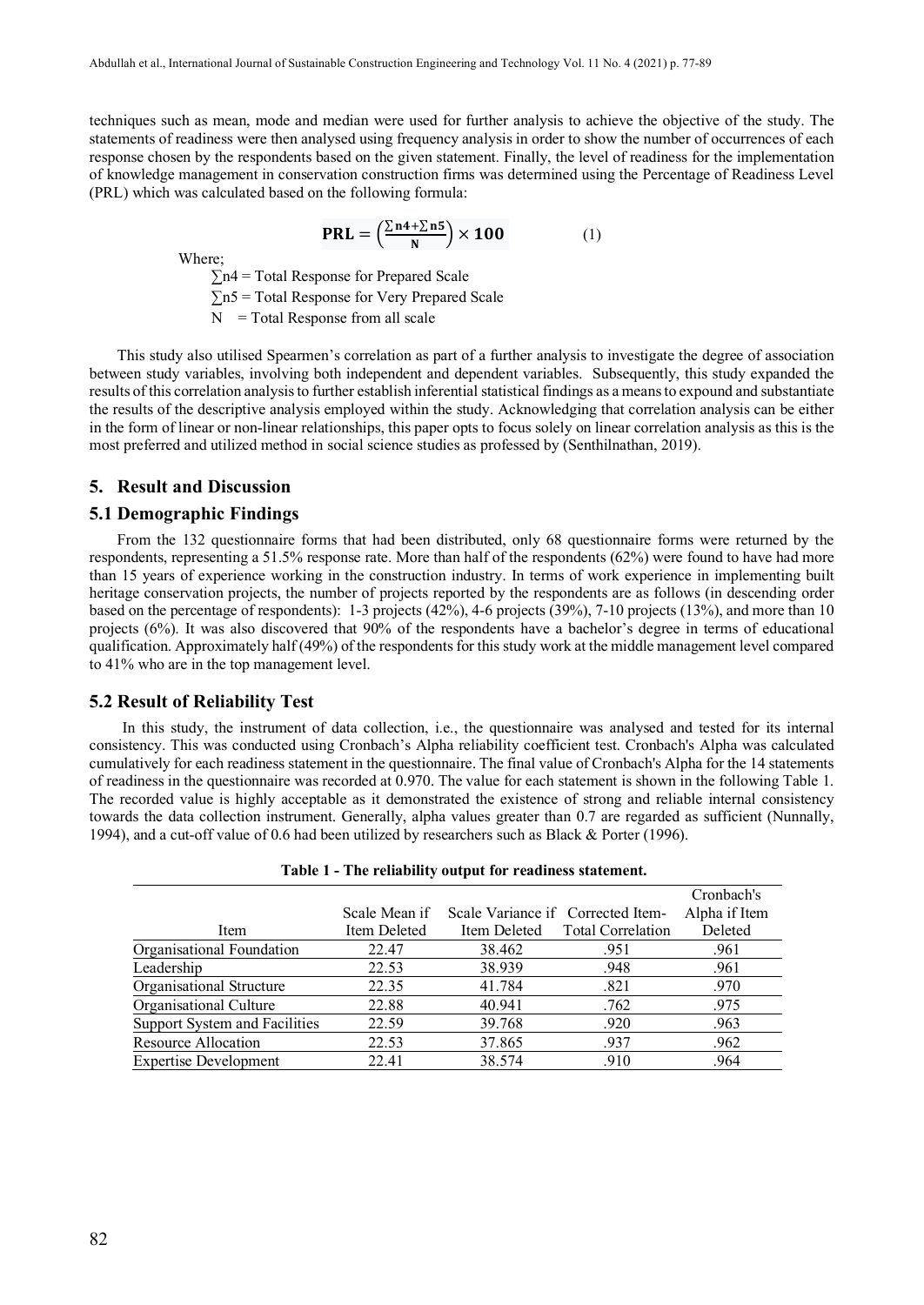|     | Table 2 - Descriptive outputs for readiness statements. |      |                     |      |           |  |
|-----|---------------------------------------------------------|------|---------------------|------|-----------|--|
| No. | <b>Readiness Statements</b>                             |      | Descriptive Outputs |      |           |  |
|     |                                                         | Mean | Median              | Mode | Standard  |  |
|     |                                                         |      |                     |      | Deviation |  |
|     | Organisational Foundation                               | 3.82 | 4.00                | 4.00 | 1.158     |  |
| 2.  | Leadership                                              | 3.76 | 4.00                | 4.00 | 1.121     |  |
| 3.  | Organisational Structure                                | 3.94 | 4.00                | 4.00 | 1.006     |  |
| 4.  | Organisational Culture                                  | 3.41 | 4.00                | 4.00 | 1.149     |  |
| 5.  | Support System and                                      | 3.71 | 4.00                | 4.00 | 1.080     |  |
|     | Facilities                                              |      |                     |      |           |  |
| -6. | Resource Allocation                                     | 3.76 | 4.00                | 4.00 | 1.223     |  |
| 7.  | <b>Expertise Development</b>                            | 3.88 | 4.00                | 4.00 | 1.191     |  |

## **5.3 Results of Descriptive, Frequency and Correlation Analysis**

Based on the results of the analysis as shown in the preceding Table 2, it is found that the mean score for all statements of readiness exceed 3.5 except for the readiness statement regarding to organisational culture which returned a mean score of 3.41. The mean score of more than 3.5 indicates that the level of readiness among the respondents is approaching the "ready" level. While the results of the median and mode analysis recorded the same score for each statement, the consistent score of 4 demonstrates that the level of readiness to implement knowledge management in the organisation of the conservation construction firms to be considered as good since the score of 4 is defined under the degree of "ready". Furthermore, Table 2 also shows that the standard deviation for all readiness statements exceed or are greater than 1.0. This result exhibits that the scores obtained through this study are relatively high in variance, where distributions with a coefficient of variation (CV) higher than 1 are considered to be high variance whereas those with a CV lower than 1 are considered to be low variance [\(Kaufmann,](https://www.researchgate.net/profile/Joshka_Kaufmann) 2014).

|  | Table 3 - Frequency and RII outputs for readiness statements. |  |  |
|--|---------------------------------------------------------------|--|--|
|  |                                                               |  |  |

| No. | Readiness Statements          | Frequency         |            |       |       |        |              |
|-----|-------------------------------|-------------------|------------|-------|-------|--------|--------------|
|     |                               | <b>Highly</b>     | <b>Not</b> | Less  | Ready | Highly | Percentage   |
|     |                               | <b>Not Ready</b>  | Ready      | Ready | (4)   | Ready  | of Readiness |
|     |                               | $\left( 1\right)$ | (2)        | (3)   |       | (5)    | Level (PRL)  |
|     |                               |                   |            |       |       |        |              |
|     | Organisational Foundation     |                   |            |       | 32    | 20     | 76%          |
|     | Leadership                    | 0                 |            |       | 44    | 12     | 82%          |
|     | Organisational Structure      | 0                 |            | 12    | 32    | 20     | 76%          |
| 4.  | Organisational Culture        | 8                 |            | 16    | 32    | 8      | 59%          |
|     | Support system and Facilities |                   |            |       | 40    | 12     | 76%          |
| 6.  | Resource Allocation           | 0                 |            |       | 40    | 16     | 82%          |
|     | <b>Expertise Development</b>  |                   |            |       | 28    | 24     | 76%          |

Based on the output of analysis as shown in Table 3, it is found that the percentages of readiness level for the seven listed statements to be greater than 50%. The highest percentage of 82% was recorded in two readiness statements which are related to leadership and resource allocation. Four statements of readiness, namely, organisational foundation, organisational structure, support system and facilities, and expertise development accounted for the second highest percentage of readiness levels with a score of 76%. The readiness statement regarding organisational culture returned the lowest level of readiness since its PRL result is at 59%. Correlation analysis was then conducted to evaluate the strength of relationship between the variables involved in this study. In the context of this study, organisational readiness is deemed to be the dependent variable whereas the variables pertaining to organisational foundation, leadership, organisational structure, organisational culture, support system and facilities, resource allocation and expertise development are classified as the independent variables. As study data was collected through an ordinal scale via the questionnaire, Spearmen's correlation analysis was then employed as it is suitable and apt for the study data set. This is in line with (Daniulaityte, 2017) who states that in order to use Spearman's correlation, the scale of measurement for collected data had to be ordinal. The findings of the analysis are as demonstrated in the following Table 4.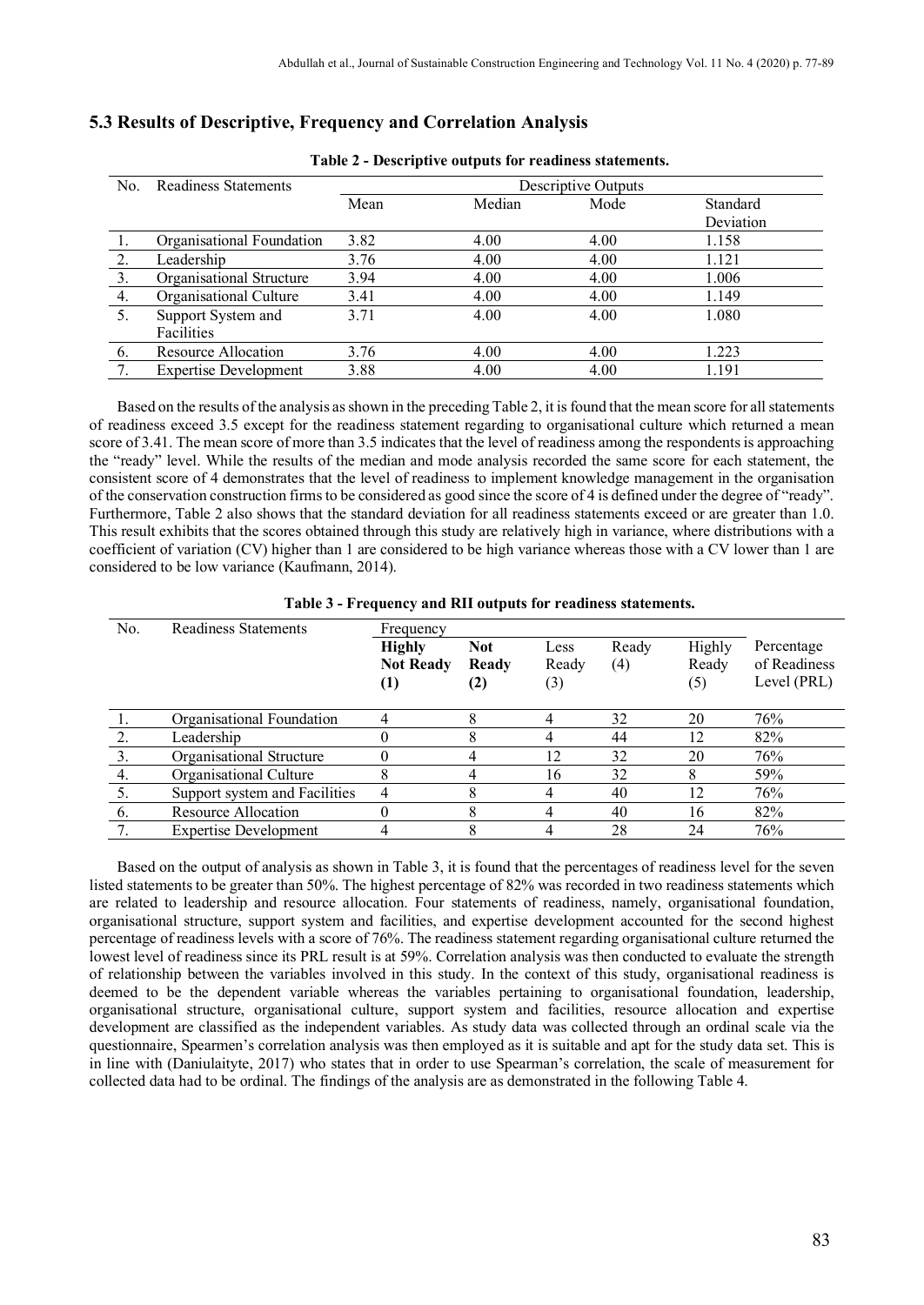| Table 4 - Output of Spearman's rho correlation analysis. |                |                          |    |  |  |
|----------------------------------------------------------|----------------|--------------------------|----|--|--|
|                                                          | Spearman's rho |                          |    |  |  |
|                                                          |                | Organisational Readiness |    |  |  |
| Variables                                                | Correlation    | Sig. (2-tailed)          | N  |  |  |
|                                                          | Coefficient    |                          |    |  |  |
| Organisational Foundation                                | $0.895**$      | .000                     | 68 |  |  |
| Leadership                                               | $0.894**$      | .000                     | 68 |  |  |
| Organisational Structure                                 | $0.781**$      | .000                     | 68 |  |  |
| Organisational Culture                                   | $0.643**$      | .000                     | 68 |  |  |
| Support System and Facilities                            | $0.808***$     | .000                     | 68 |  |  |
| Resources Allocation                                     | $0.827**$      | .000                     | 68 |  |  |
| <b>Expertise Development</b>                             | $0.820**$      | .000                     | 68 |  |  |
|                                                          |                |                          |    |  |  |

\*\*. Correlation is significant at the 0.01 level (2-tailed).

As with other analysis methods, the strength of the relationship would be found to be at the values of  $+1$  or  $-1$  (the  $+$ and – prefixes denote the direction of the relationship) while a value of 0 will establish that there is no correlation evident between the study variables. Previous studies, however, have stated that further interpretation of variable relationship strength derived from correlation analysis can be explained as follows:

| <u>1 aprel - Hitch pretation towal us correlation coefficient.</u> |                |  |  |  |
|--------------------------------------------------------------------|----------------|--|--|--|
| Correlation coefficient                                            | Interpretation |  |  |  |
| $-0.19$                                                            | Very Weak      |  |  |  |
| $0.20 - 0.39$                                                      | Weak           |  |  |  |
| $0.40 - 0.59$                                                      | Moderate       |  |  |  |
| $0.60 - 0.79$                                                      | Strong         |  |  |  |
| $0.80 - 1.00$                                                      | Verv Strong    |  |  |  |
|                                                                    |                |  |  |  |

| Table 5 - Interpretation towards correlation coefficient. |  |  |  |  |
|-----------------------------------------------------------|--|--|--|--|
|-----------------------------------------------------------|--|--|--|--|

(Adapted from Beaumont (2012) and Hauke & Kossowski (2011) as cited in Galadanci & Mukhtar (2017)).

Using Table 5.0 as the basis for interpretation, in the context of this study, all seven tested independent variables registered a relatively strong relationship with the dependent study variable. This is due to the fact that five out of the seven independent variables returned a correlation coefficient value of higher than 0.8 which corresponds to a "very strong" classification. The remaining two independent variables of organisational structure and organisational culture scored a correlation coefficient value of less than 0.8 but higher than 0.59. This interprets to both these variables as having a relationship within the "strong" classification. Based on the results as presented and described above, the main finding of this study is that the level of readiness among the majority of conservation construction firms in Melaka and Pulau Pinang are discovered to be at a good level. This is because the PRL score for all 7 readiness statements tested in this study garnered a percentage that is greater than 50%. The PRL result is further supported by a central tendency test consisting of mean, median and mode values. The median and mode score for all readiness statements tested were 4 (denoting 'ready') while the mean score of 6 statements were above 3.5. Only 1 statement recorded a mean score below than 3.5. Coupled with the results of the correlation analysis, it is evidently clear that all independent variables have exhibited a relatively strong relationship with the dependent variable as all correlation coefficient values exceeded 0.6. This directly implies that all seven independent variables are inherently capable of highly influencing the level of readiness in these companies in gearing to implement knowledge management within their respective organisations.

A note of importance in particular is that based on the readiness statements that were tested, the leadership statement was seen as having the highest level of readiness. The statement on leadership is related to specific fundamental elements that have been established by the founders and/or top management of an organisation in implementing knowledge management within their firms. The need for leadership in ensuring successful knowledge management application within an organisation has been widely discussed by previous researchers, both from the academia and industry. If knowledge management is not instilled or integrated in all levels of the organisation, especially at the top, it is unlikely that knowledge management programs will ever catch on or be effective (DeTienne et al., 2004). Goleman et al. (2002) also note that visionary leadership has a strong positive effect on organisational climates, and is particularly important whenever a clear direction is needed and this would also ring true for the adoption of knowledge management within organisations.

In addition, high degree of readiness in aspects pertaining to leadership is required because the leader can become a good example to other workers when he or she is seen to be able to handle the implementation of knowledge management processes in a smooth manner. This is as stated by (Singh, 2006) who argues that in every organisation, leaders set the examples for others, therefore it can be safely assumed that leaders have a direct impact on how companies should approach and deal with knowledge management processes as well as practices. With a wide range of responsibilities, leadership readiness can be a key driver of knowledge management implementation in an organisation. According to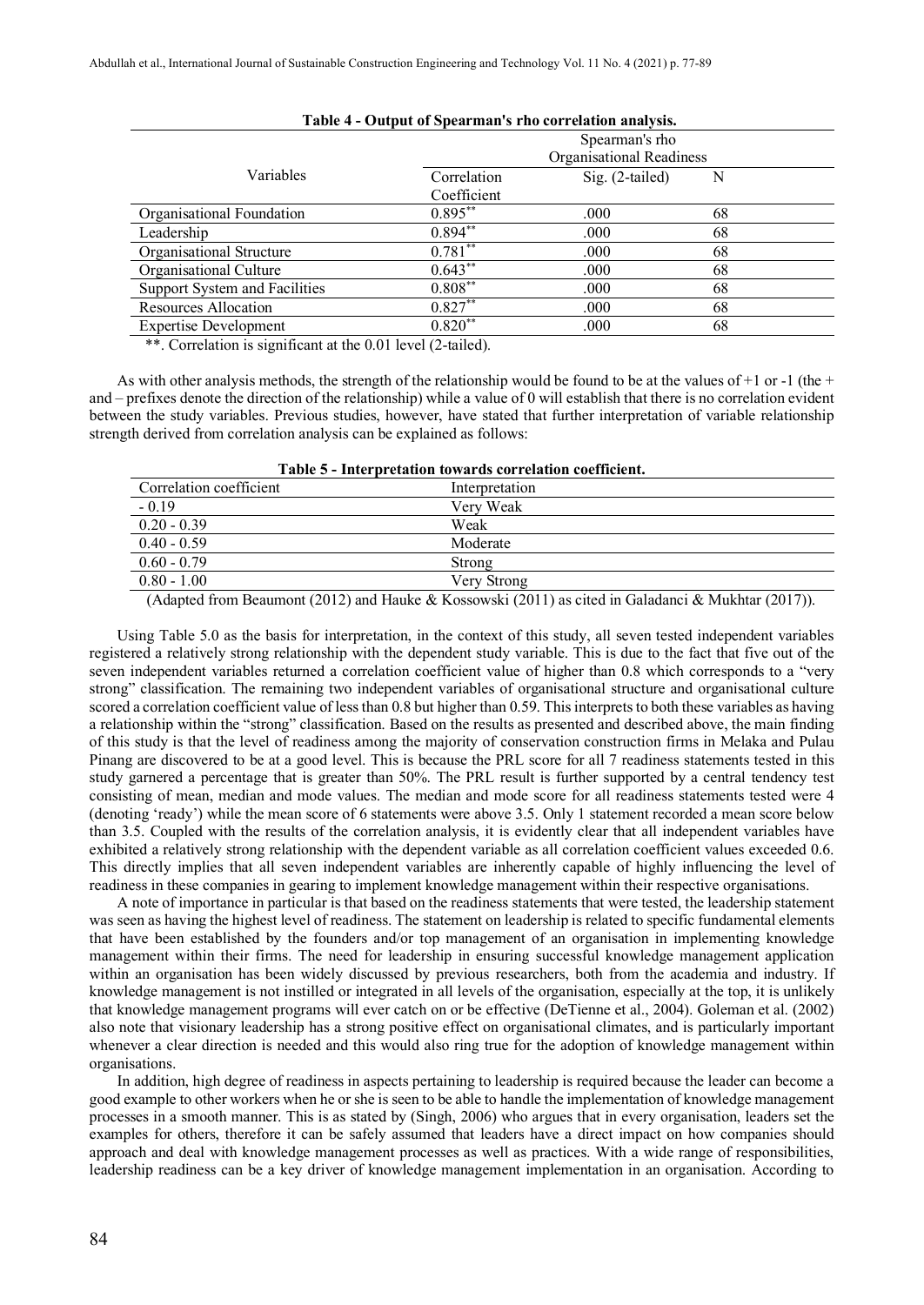(Debowski, 2006), a leader has the full responsibility to provide strategic visions, motivate others, effectively communicate, act as an agent of change, coach others, model good practices, and carry out the knowledge agenda. The second statement which shows a high degree of readiness is the statement related to resource allocation. The implementation of a conservation project in Malaysia is subjected to the compliance towards regulatory requirements as decreed by the relevant government agencies. In order to ensure compliance, most of the conservation construction firms have complemented their organisation with sufficient allocation of resources including human, material and financial resources. The need for contractors or conservation consultants to have sufficient resources have been clearly described in most conservation planning or implementation manuals, for instance as mentioned in the Conservation Project Manual published by the BP Conservation Programme, United Kingdom as quoted by (Bibby and Alder, 2003). In the context of this study, most of the respondents felt that they had sufficient resources, not only limited to carry out the conservation projects but also to implement knowledge management as well. In fact, a review of related literature has shown that the implementation of knowledge management does actually not require a significantly large allocation of resources. However, previous studies do explain the specific need for integrating the management of certain resources in the application of knowledge management within an organisation. A study by (Figurska, 2009) highlighted the importance of human resources and its management towards implementing knowledge management. The study also underlined the necessity to understand that human resources have a limited ability to perform tasks including the implementation of knowledge management. Financial resources are also needed in implementing knowledge management as stated by Kisielnicki & Sobolewska, 2019). They demonstrated that sufficient financial resource is needed in order to provide the related support infrastructure such as computers and networks.

The readiness statement related to organisational structure is further listed as having a good level of readiness. This finding shows that most of the conservation construction firms involved in this study have a good management and governance framework. Organisational structure is the shape or design of the organization and determines the internal structure of the relationships prevailing within the organisation. It also illustrates the divisions or sections of the main and branch entities as well as the various actions and activities required to achieve organizational objectives (Hammoud,2002). According to (Lichtarski, 2009), the efficiency of the knowledge management process is determined by a number of factors, where some of them are directly related to organisational structure. Another study by (Alawamleh and Kloud, 2013) advocates the design of appropriate organisational structures, in the efforts to push for more production as well as the application of knowledge as a prerequisite for organizational survival and success. This recommendation demonstrates that the need to formulate and shape a suitable as well as strong organizational structure will enable an organisation to achieve the objectives of implementing knowledge management more easily and effectively.

The readiness statement pertaining to expertise development also recorded a good level of readiness in implementing knowledge management. This finding indicates that most of the respondents in this study acknowledged that their organisations have provided them with a series of good exposure and training as preparation for implementing knowledge management in their respective organizations. The relevant guidance, exposure as well as training should be adequately and effectively provided to the related employees in order to ensure they are capable enough to perform their responsibilities or tasks appropriately. Ignorance will cause many disruptions and will delay the progress of implementing knowledge management in conservation construction firms. According to (Lichtarski, 2009), training is defined asa necessary fundamental implement for gathering information and improving an individual's knowledge, especially for organisations that are intent on managing personalized knowledge. Companies which take care of the career development of their staff often treat training as an investment in human resources rather than a cost element. These companies have large budgets for a wide range of training courses and organize them more frequently. Frequent training courses are required mostly for organisations that operate in an environment with rapid technological development, unstable external regulations, and globalized markets (Lichtarski, 2009). The statement of readiness concerning organisational foundation is also seen to indicate a good level of readiness. In general, the term organisational foundation describes the existence of any fundamental component that is needed to establish and operate any organisation which includes the types of organisations that are the focus of this study. These components are, but not limited to, the vision, mission, objectives and policies of the organisation. The dedication and seriousness of implementing knowledge management in an organisation should begin at the very foundation of the organisation. A clear set foundation will support the implementation of knowledge management, where it can serve and act as a catalyst for progressive and structured implementation programs. The good level of readiness for organisational foundation as demonstrated in this study is believed to have been strongly influenced by and tied to the leadership statement, which recorded the highest PRL. This is in line with the views expressed by (Anwar and Hasnu, 2011) who explain that leadership is one of the factors that will undoubtedly influence the vision of an organisation as well as being the most influential factor which transcends and transforms the vision.

The readiness statement which recorded the next highest percentage in descending order is related to support system and facilities. This result is largely due to the fact that most of the respondents involved in this study are working with conservation construction firms that have been established for a long time. The existence of support system and facilities, such as specific support teams, computer systems, computer hardware and software, database and other similar elements are able to facilitate the implementation of knowledge management more easily. The availability of state-of-the-art support systems and facilities not only assists the implementation process but also helps an organisation to evaluate the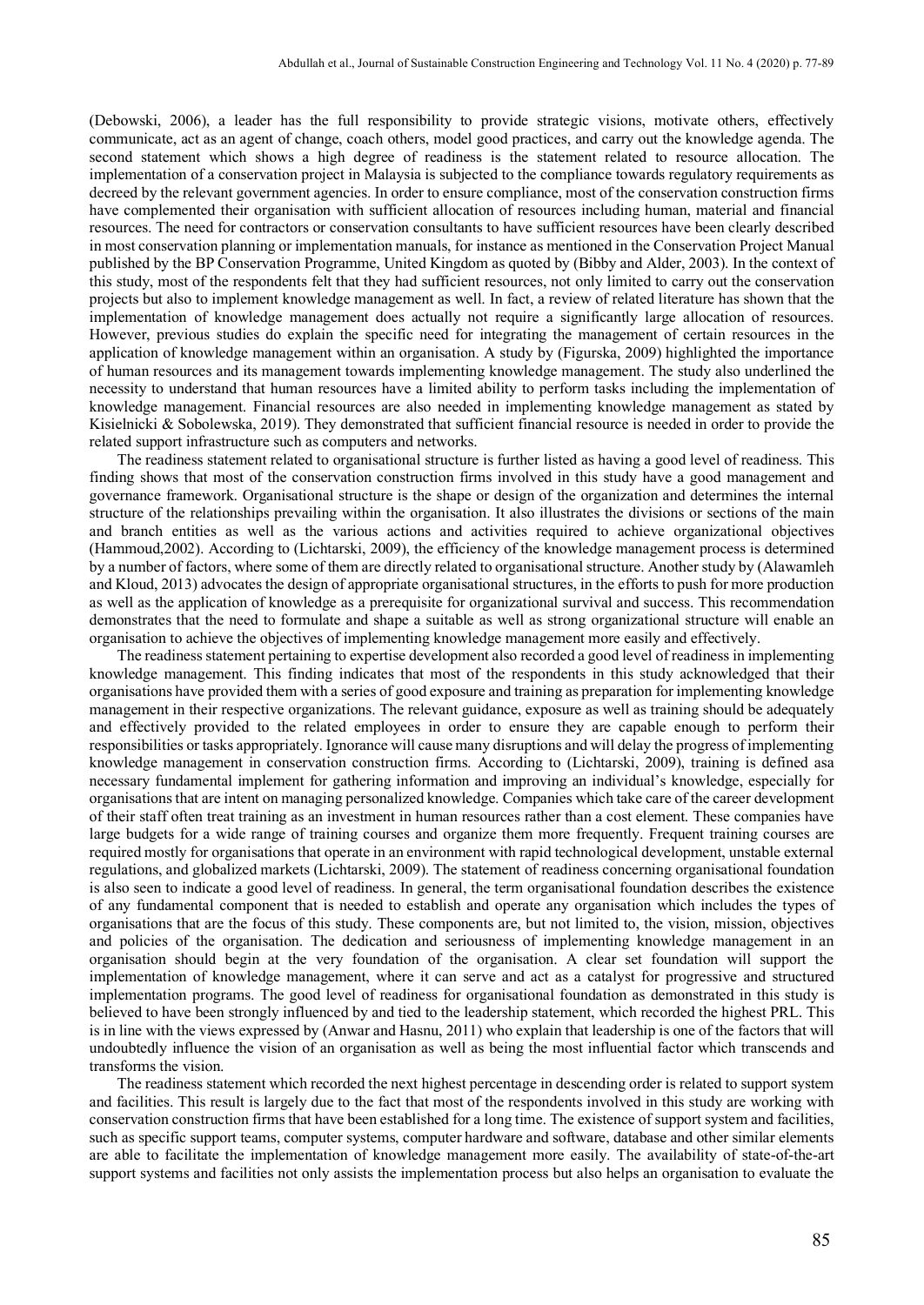impact or achievement of knowledge management implementation on the overall performance of the organisation. The importance of establishing a support system (including technology) to assist in the implementation of knowledge management has been stated and discussed in various academic literature, spanning from books to journal articles and conference papers. (Hajric, 2018), for instance, described support system and facilities as a dimension that needs to be refined and properly formulated for the purpose of implementing knowledge management in an organisation. Other discussions revolved around the existence of support systems and facilities that will enable an organisation to develop an effective, realistic and useful knowledge management system in enhancing and improving the organisation's decisionmaking process.

This study also found that the level of readiness related to organisational culture to be at a relatively lower level than the other statements. This finding is not entirely surprising as the development of organisational culture is not an easy or overnight task. It needs to involve all parties as well as their willingness to create, establish and maintain a certain organisational culture. An effective knowledge management program depends on organisational willingness and ability to participate in knowledge creation, knowledge sharing, knowledge acquisition and knowledge codification activities (Shahzad et al., 2013). According to (Ahmady et al., 2016), the presence of a suitable culture in an organisation is vital for the success of knowledge management practices. The development of a culture within an organisation can only work well if all employees (regardless of their respective grades or levels of hierarchy) are able to openly accept certain practices or activities and subsequently make these new practices as a regular routine within their work environment. However, in reality, with different educational status, experience, workload and other aspects, employees of different grades and ranks will have significant differences in accepting a practice, including practices that need to be emphasized in the implementation of knowledge management. If this practice is forced, it is very likely that the quality of implementation would be low and will only be sustained for a certain period of time, contrary to the notion that the development of a cultural process requires continuous prolonged action.

### **6. Conclusion**

This study has descriptively and inferentially determined the level of readiness in implementing knowledge management among construction firms involved in built heritage conservation projects. Through this study, it was found that the overall achievement of readiness is at a good level. This finding demonstrates that most of these type of construction firms in Malaysia generally, or in Melaka and Pulau Pinang specifically, are ready to implement knowledge management within their respective organisations. The implementation of knowledge management is seen as being able to enhance the governance and performance of construction firms. Pertinent information generated during the undertaking of a conservation project on heritage buildings would be able to be collected, stored, shared and accessed as and when needed. This environment and practice will ensure that these construction firms are ready to engage in and handle more challenging conservation projects in the future by minimizing related risks through informed decision making by way of knowledge management. In addition, information can be leveraged by these firms to make them more competitive and able to explore new business opportunities within the built environment field. However, the current level of readiness should not be taken for granted or left unutilised. Using this current good level of readiness as a stepping stone, focused and directed efforts are now necessary to ensure the implementation of knowledge management is not a mere pipe dream but rather an achievable and attainable outcome that will only benefit both the construction firms as well as the industry as a whole.

#### **Acknowledgment**

 This research has funded by the UMK short-term grant entitled "Pengurusan Pengetahuan dalam Organisasi Kontraktor Projek Konservasi: Suatu Perbandingan Kuantitatif (Knowledge Management in Conservation Project Contractor Organisations: A Quantitative Com parison)" with account number R/SGJP/A02.00/01523 A/001/2016/000334. The researchers would like to acknowledge and convey their appreciation to University Malaysia Kelantan towards the funds provided for the undertaking of this research.

#### **References**

Ahmad, H.S. (2010). *Development* of a *KM model for knowledge management implementation and application in construction projects. PhD. Thesis. University of Birmingham. Available at:* [https://etheses.bham.ac.uk/id/eprint /1307/1/](https://etheses.bham.ac.uk/id/eprint%20/1307/1/%20Ahmad11PhD_A1a.pdf)  [Ahmad11PhD\\_A1a.pdf](https://etheses.bham.ac.uk/id/eprint%20/1307/1/%20Ahmad11PhD_A1a.pdf)

Ahmady, G.A., Nikooravesh, A. and Mehrpour, M. (2016). Effect of organisational culture on knowledge management based on Denison model. Procedia - Social and Behavioral Sciences 230, pp. 387–395

Akram, M.U., Chauhan, C. Ghosh, K. and Singh, A. (2019). Knowledge management, sustainable business performance and empowering leadership: A firm-level approach. International Journal of Knowledge Management Volume 15 • Issue 2, pp. 20-35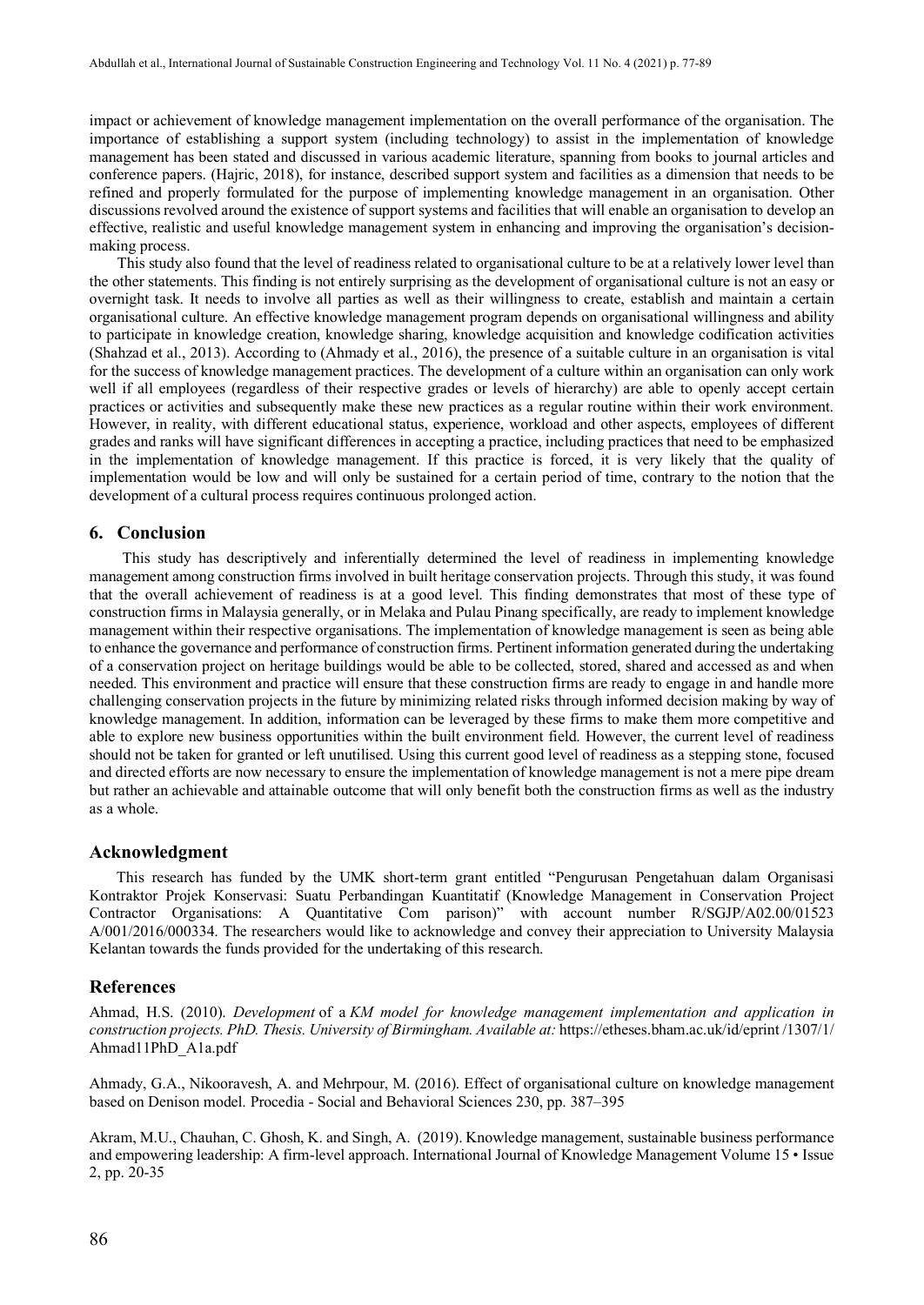Alawamleh, H.S. and Kloud, M.A. (2013). Impact of organizational structure on knowledge management in the jordanian insurance companies: From the perspective of the supervisory leadership. International Journal of Business and Social Science Vol. 4 No. 11:pp.82-95

Anup, K.C.. (2018). Tourism and its role in environmental conservation. Journal of Tourism and Hospitality Education, 8. 30-47

Anwar, J. and Hasnu, S.A.F (2011). Factors influencing vision of an organization. Available at: https://www.researchgate.net/publication/279465901 Factors Influencing Vision of an Organization/link/55938651 [08ae5af2b0eb8554/download](https://www.researchgate.net/publication/279465901_Factors_Influencing_Vision_of_an_Organization/link/5593865108ae5af2b0eb8554/download)

[Behruz,](https://www.sid.ir/en/Journal/SearchPaper.aspx?writer=809933)G. and [Shima,](https://www.sid.ir/en/Journal/SearchPaper.aspx?writer=253410) E. (2018). Assessing readiness of the implementation of knowledge management system with the approach of the asian productivity organization (APO). [Journal of Public Administration Perspective,](https://www.sid.ir/en/Journal/JournalList.aspx?ID=14900) Spring 2016, Number 25, pp. 95-114

Bibby, C.J. and Alder, C. (eds) 2003. The Conservation Project Manual. BP Conservation Programme, Cambridge, UK. Available at: http://www.conservationleadershipprogramme.org/media/2014/09/Conservation at: http://www.conservationleadershipprogramme.org/media/2014/09/Conservation [ProjectManual.pdf](http://www.conservationleadershipprogramme.org/media/2014/09/Conservation%20ProjectManual.pdf)

Black S.A., Porter LJ (1996). "Identification of the critical factors of TQM", Decis. Sci., 27(1): 1-21

CIDB (2018). Statistik Bilangan Kontraktor Berdaftar Bagi Kategori Pembinaan Bangunan (B) Mengikut Pengkhususan dan Negeri Pada Tahun 2018. Available at: [http://www.data.gov.my/data/ms\\_MY/dataset/b843486c- 0cef-4571-ab49](http://www.data.gov.my/data/ms_MY/dataset/b843486c-%20%20%20%200cef-4571-ab49-e75a42cf16de/resource/823a791a-6664-4cac-a72e-735b42e36217/download/statistik-kontraktor-%20%20berdaftar-%20bagi-pembinaan-bangunan-mengikut-pengkhususan-dan-negeri.xlsx) [e75a42cf16de/resource/823a791a-6664-4cac-a72e-735b42e36217/download/statistik-kontraktor- berdaftar-](http://www.data.gov.my/data/ms_MY/dataset/b843486c-%20%20%20%200cef-4571-ab49-e75a42cf16de/resource/823a791a-6664-4cac-a72e-735b42e36217/download/statistik-kontraktor-%20%20berdaftar-%20bagi-pembinaan-bangunan-mengikut-pengkhususan-dan-negeri.xlsx) bagi[pembinaan-bangunan-mengikut-pengkhususan-dan-negeri.xlsx](http://www.data.gov.my/data/ms_MY/dataset/b843486c-%20%20%20%200cef-4571-ab49-e75a42cf16de/resource/823a791a-6664-4cac-a72e-735b42e36217/download/statistik-kontraktor-%20%20berdaftar-%20bagi-pembinaan-bangunan-mengikut-pengkhususan-dan-negeri.xlsx)

Cohen, J. 1988. Statistical power analysis for the behavioral sciences, 2nd Edition. Routledge

Daniulaityte, N. (2017). ICT tools usage in virtual teams: Analysis of the correlation between the ICT Toolscapabilities & Virtual teams challenges. Master Thesis. Linnaeus University. Available at: [https://www.diva](https://www.diva-portal.org/smash/get/diva2:%201096618/FULLTEXT01.pdf)[portal.org/smash/get/diva2: 1096618/FULLTEXT01.pdf](https://www.diva-portal.org/smash/get/diva2:%201096618/FULLTEXT01.pdf)

Dastranj, N., Akhavan, P. and Saghafi, F. (2011). Investigating organisational readiness of knowledge management implementation by considering knowledge management effective success factors (December 12, 2012). Information Science & Technology, Vol. 26, No.3, pp. 493-517, 2011. Available at SSRN: [https://ssrn.com/ abstract=2188271.](https://ssrn.com/%20abstract=2188271)

Debowski, S. (2006). Knowledge Management, John Wiley & Sons, Milton, QLD

Department of National Heritage (2012). Garis Panduan Pemuliharaan Bangunan Warisan. Available at: [https://khairulhkamarudin.files.wordpress.com/ 2013/04/garis-panduan-pemuliharaan-bangunan-warisan.pdf.](https://khairulhkamarudin.files.wordpress.com/%202013/04/garis-panduan-pemuliharaan-bangunan-warisan.pdf)

DeTienne, K.B., Dyer, G., Hoopes, C. and Harris, S. (2004). ''Toward a model of effective knowledge management and directions for future research: culture, leadership, and CKOs'', Journal of Leadership and Organisational Studies, Vol. 10 No. 4, pp. 26-43

Ericsson, M and Reismer, S (2011). Knowledge management in construction: An approach for best practice diffusion in Skanska Sweden AB. Master Thesis Design and Construction Project Management. Chalmers University of Technology. Available at[: http://publications.lib.chalmers.se/records/fulltext/144281.pdf](http://publications.lib.chalmers.se/records/fulltext/144281.pdf)

Feilden, B. and Jokilheto, J., (1993). Management Guidelines for world cultural heritage sites, ICCROM. Rome

Figurska, I. (2009). Knowledge management as a challenge for human resources management. Human Resources Management & Ergonomics, Vol. III, No. 2/2009. Available at[: https://frcatel.fri.uniza.sk/hrme/files/2009/2009\\_2\\_03.pdf](https://frcatel.fri.uniza.sk/hrme/files/2009/2009_2_03.pdf)

Fisher J.R.B, Montambault J., Burford, K.P., Gopalakrishna, T., Masuda, Y.J., Reddy, S.M.W.(2018) Knowledge diffusion within a large conservation organization and beyond. PLoS ONE 13(3), pp.1-24

Galadanci, B. S. and Mukhtar, M.I. (2017). Correlational study of students' theoretical and practical examinations scores in computer applications courses in Bayero University Kano. Science World Journal, Vol 12, No.2, pp.47-51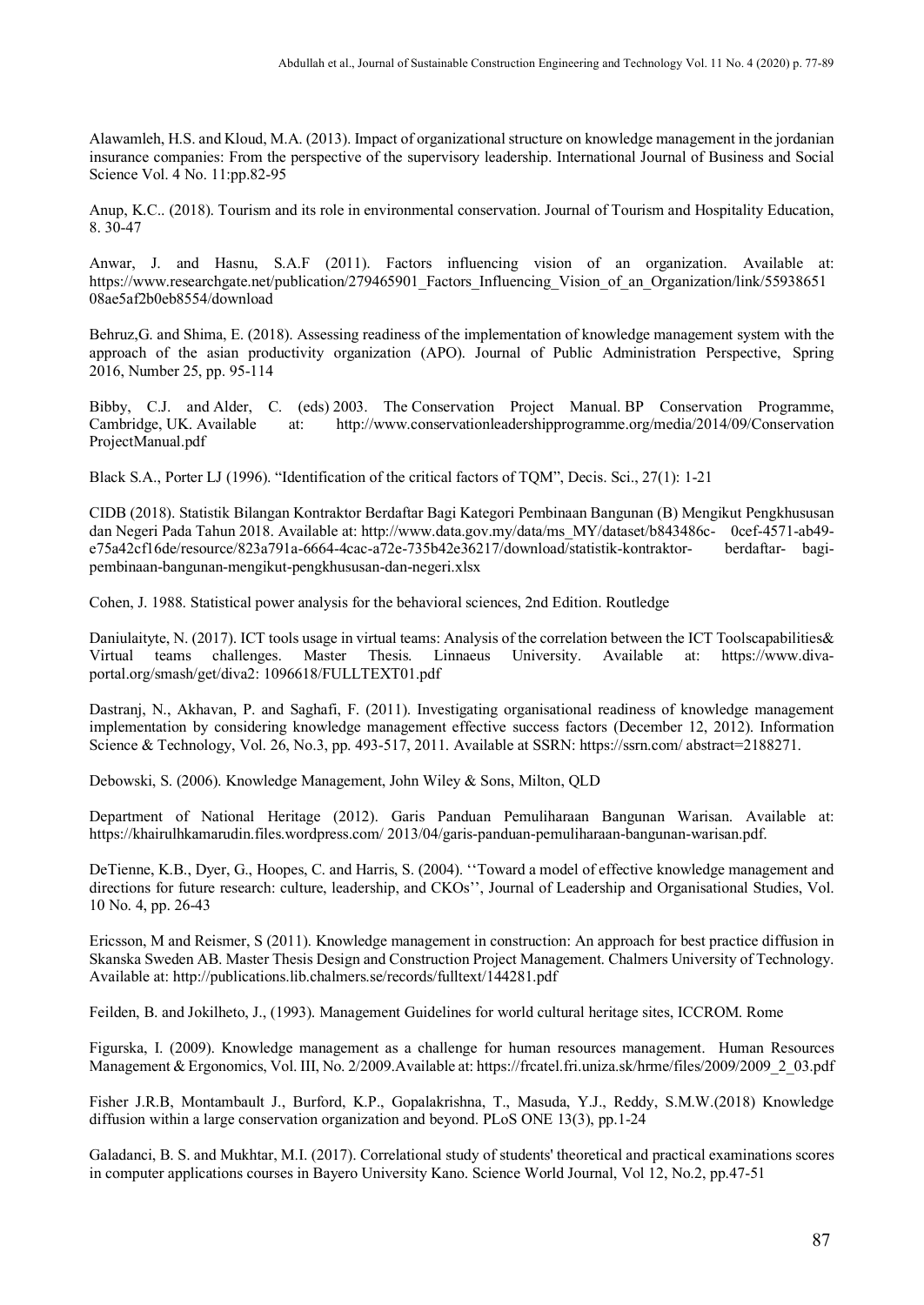Goleman, D., Boyatzis, R. and McKee, A. (2002). The new leaders: transforming the art of leadership into the science of results, Time Warner, London

Gulotta, D. and Toniolo, L. (2019). Conservation of the built heritage: pilot site approach to design a sustainable process. Heritage 2019, 2, 797–812

Hajric, E.(2018). Knowledge Management: A theoretical and practical guide for knowledge management in your organization. Available at: https://helpjuice.com/pdfs/Knowledge Management A Theoretical And organization. Available at: https://helpjuice.com/pdfs/Knowledge\_Management\_A\_Theoretical\_And Practical Guide Emil Hajric(PDF).pdf

Hammoud, KhudairKazem, (2002). "Organizational behavior", Amman: serenity House for Publishing and Distribution

Harun, S.N. (2011). Heritage building conservation in malaysia: experience and challenges. Procedia Engineering 20  $(2011)$ , pp.  $41 - 53$ 

Hendarman, A.F. and Anindita, N. (2018). Knowledge management readiness assessment and planning in game industry. International Journal of Management and Applied Science, Volume-4, Issue-10, pp. 13-16

ICOMOS (1987). The Burra Charter. Australia

Jandaghi, G., Irani, H.R., Jandaghi, E., Mousavi, Z.S. and Davoodavabi, M. (2014). Evaluating the readiness of management schools to execute knowledge management. International Letters of Social and Humanistic Sciences, Vol. 26, pp 78-83

Jennex, M.E. and Olfman, L. (2006). A model of knowledge management success. International Journal of Knowledge Management, 2(3), pp. 51-68

[Kaufmann,](https://www.researchgate.net/profile/Joshka_Kaufmann) J. (2014). What do you consider a good standard deviation? Available at: [https://www.researchgate.net/post/What\\_do\\_you\\_consider\\_a\\_good\\_standard\\_deviation](https://www.researchgate.net/post/What_do_you_consider_a_good_standard_deviation)

Kisielnicki, J., &Sobolewska, O. (2019). Knowledge management and innovation in network organizations. Emerging Research and Opportunities. Hershey: IGI Global

Korkmaz, K.A. and Bahidrah, S. (2018). Implementation of knowledge management in construction projects. Adv Civil Eng Tech .2(3), pp.192-198

Kumaravel, V. and Vikkraman, P. (2018). Assessment of Knowledge Management Practices in Higher Educational Institutions in India: A Structural Equation Modeling Approach. Int. J Edu Sci, 20(1-3): 120-136

Krejcie, R. V., & Morgan, D. W. (1970). Determining sample size for research activities. Educational and Psychological Measurement, Vol.30, Issue 3: pp. 607-610

Leader-Williams, N., Adams, W.M. & Smith, R.J. (eds) (2011). Trade-offs in conservation: Deciding what to save. John Wiley & Sons, Chichester, UK

Lichtarski,J.M. (2009). Organisational Structure and Knowledge Management. Argumenta Oeconomica 1(22)/2009, pp. 83-101

Mecca, S., Masera, M. and Cirinnà, C. (2006). Knowledge Management approach for conservation of Earthen Architecture Available at:https://www.researchgate.net/publication/255659083 Knowledge Management approach for conservation of Earthen Architecture

Mohd-Isa, A.F., Zainal-Abidin,Z. and Hashim, A.E (2011). Built Heritage Maintenance: A Malaysian Perspectives. Procedia Engineering 20 ( 2011 ).pp. 213 – 221

Mohamed Razi, M.J and Abdul Karim, N.S. (2010). An instrument to assess organisational readiness to implement knowledge management process. Presented at Knowledge Management International Conference 2010 (KMICe2010), Kuala Terengganu, Malaysia. Available at: [http://www.kmice.cms.net.my/ProcKMICe/KMICe2010/](http://www.kmice.cms.net.my/ProcKMICe/KMICe2010/%20Paper/PG302_307.pdf)  [Paper/PG302\\_307.pdf](http://www.kmice.cms.net.my/ProcKMICe/KMICe2010/%20Paper/PG302_307.pdf)